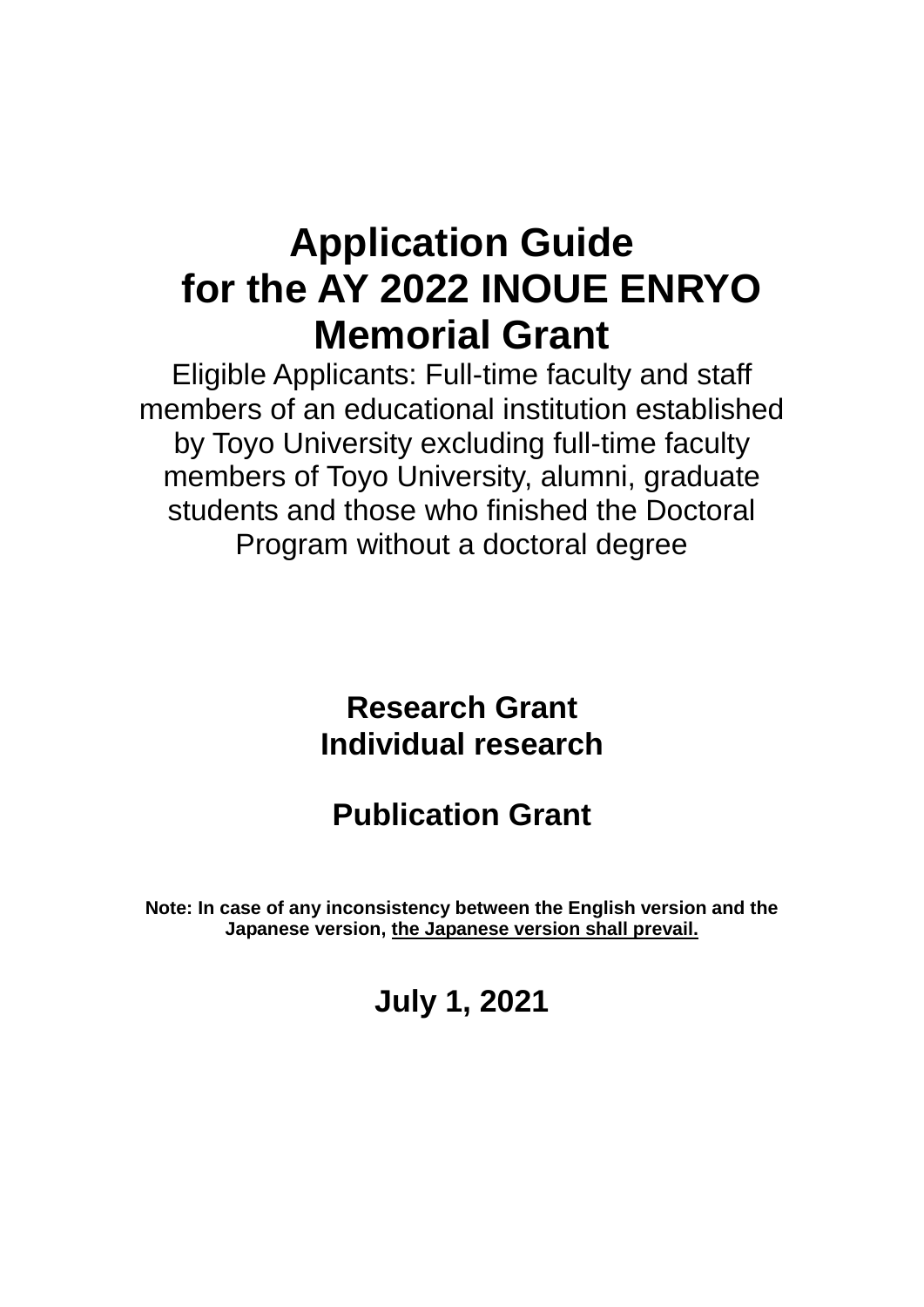## **The INOUE ENRYO Memorial Research Grant Steering Committee**

## **Introduction**

**This application guide** provides information on the AY 2022 INOUE ENRYO Memorial Grant, details on the Research Grant and Publication Grant, necessary procedures for application, and other instructions. **Eligible applicants for the Grant are full-time faculty and staff members of an educational institution established by Toyo University Incorporated Educational Institution excluding full-time faculty members of Toyo University, alumni, graduate students and those who finished the Doctoral Program without a doctoral degree.** This guide consists the following sections:

| I. Outline of the INOUE ENRYO Memorial Grant . |                                                                               | p <sub>1</sub> 2 |
|------------------------------------------------|-------------------------------------------------------------------------------|------------------|
| II. Details for Application                    | $\begin{array}{cccccccccc} \bullet & \bullet & \bullet & \bullet \end{array}$ | p.5              |
| <b>III. Instructions for Applicants</b>        | $\bullet$ , $\bullet$ , $\bullet$ .                                           | p.8              |
| <b>IV. Application Review Process</b>          | $\cdots$ p.11                                                                 |                  |
| V. Instructions for Grant Recipients           | $\begin{array}{cccccccccc} \bullet & \bullet & \bullet & \bullet \end{array}$ | p.13             |

Ⅰ. Outline of the INOUE ENRYO Memorial Grant includes the purposes, categories and amounts of the Grant, and Ⅱ. Details for Application includes the timeline from application to final approval, application eligibility and other information.

Ⅲ. Instructions for Applicants and Ⅴ. Instructions for Grant Recipients provide requirements, necessary procedures and other information for application. Please carefully read the instructions and explanations.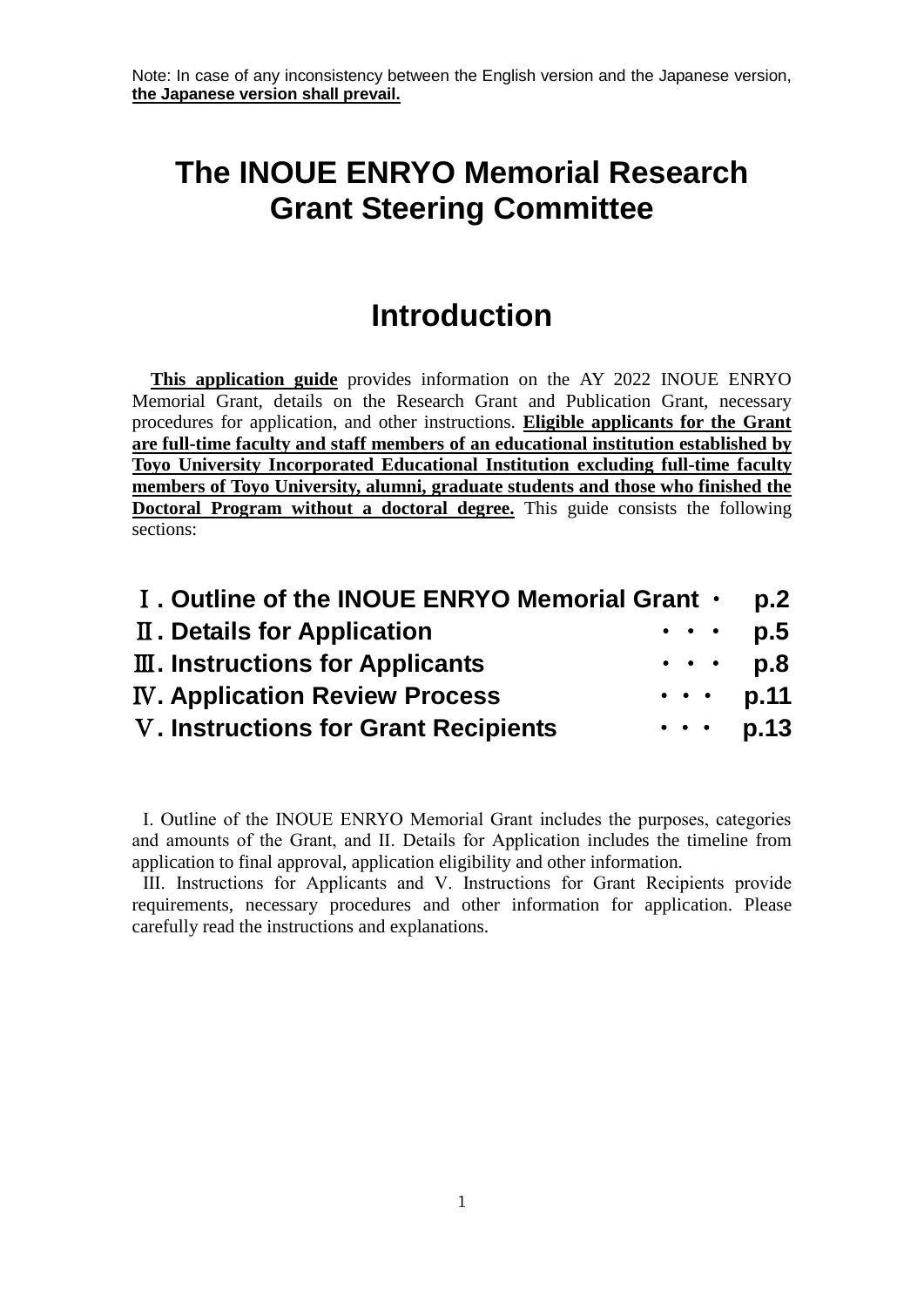## Ⅰ**. Outline of the INOUE ENRYO Memorial Research Grant**

## **1 Purpose of the INOUE ENRYO Memorial Grant**

In commemoration of Inoue Enryo and based on the founding philosophy of the University, the INOUE ENRYO Memorial Grant (hereinafter referred to as "the Inoue Grant") contributes to academic research promotion at Toyo University, making the University even more highly recognized as a research institution and enhancing its value to global society.

The Inoue Grant supports innovative research, covering all academic research fields ranging from the humanities and the social sciences to the natural sciences, from basic to applied research.

You will lose eligibility to apply for the Inoue Grant for a certain period of time, and **may be required to return the grant**, in the following four cases:

• If false information is found in your application or report,

• If your application or report turns out to be ineligible for application,

• If you fail to fulfill the reporting obligation after your research period is over, or

• If improper spending not in accordance with the Regulations concerning the Use of Public Research Funds is found.

## **2. Grant categories**

The grant categories are as follows:

| <b>Grant category</b>                                         | Grant amount                                                                                                                                                                                                                                                                                                                                                                                                                     | Objective and details                                                                                                                                                                                                                                                                                                                                                             |
|---------------------------------------------------------------|----------------------------------------------------------------------------------------------------------------------------------------------------------------------------------------------------------------------------------------------------------------------------------------------------------------------------------------------------------------------------------------------------------------------------------|-----------------------------------------------------------------------------------------------------------------------------------------------------------------------------------------------------------------------------------------------------------------------------------------------------------------------------------------------------------------------------------|
| <b>Research Grant</b><br>Individual<br>research <sup>*1</sup> | Full-time faculty and staff<br>members: up to<br>2,000,000 yen<br>(Full-time faculty and staff<br>members from an<br>educational institution<br>established by Toyo<br>University Incorporated<br>Educational Institution,<br>excluding full-time faculty<br>members of Toyo University)<br>Graduate students,<br>alumni and students who<br>finished the Doctoral<br>Program without a<br>doctoral degree: up to<br>700,000 yen | Aiming to promote academic<br>research at the University, this<br>grant is awarded to support<br>research of high academic value<br>and that excels in originality or<br>validity, and to further advance<br>research that contributes to forming<br>the unique characteristics of the<br>University. A single-year research<br>plan conducted independently by<br>the applicant. |
| Publication<br>Grant <sup>*2</sup>                            | Up to half the publication<br>cost (up to 1,000,000<br>yen)                                                                                                                                                                                                                                                                                                                                                                      | This grant is awarded to support<br>the publication of research results<br>(including translations) that are of<br>high academic value and that excel<br>in originality or validity. In the case                                                                                                                                                                                  |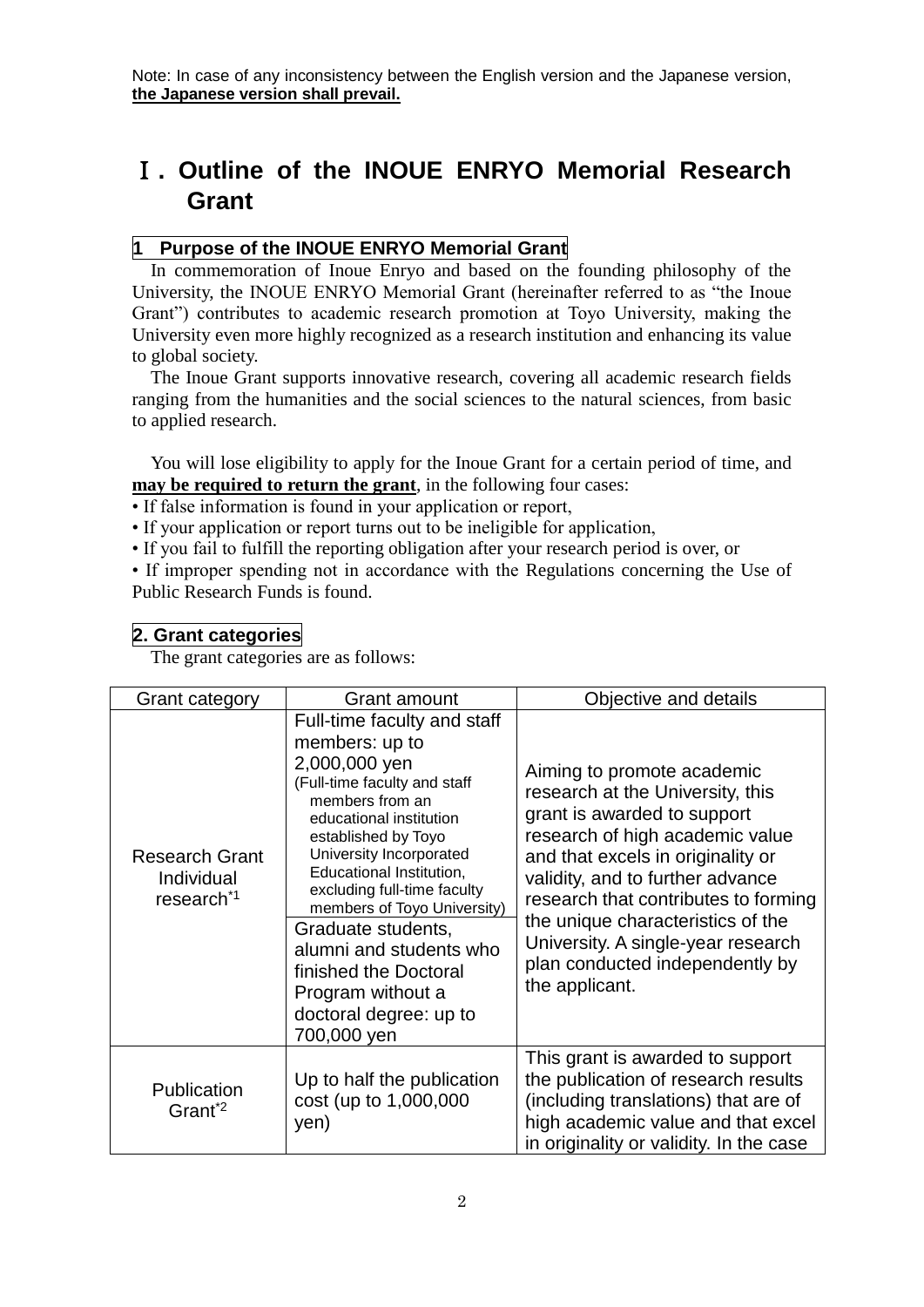|  | of coauthored work, the researcher |
|--|------------------------------------|
|  | applying for the grant must have   |
|  | written more than a half of it.    |

- \*1. Only one theme is eligible for application for a Research Grant (Individual research), from the viewpoint that we should support as many researchers as possible with limited financial resources. No double applications are allowed. It is acceptable to apply for both Research Grant (individual research) and Publication Grant at the same time.
- \*2. Researchers gain no royalties for the publications that won the grant. Authors and editors cannot receive any benefits from their works.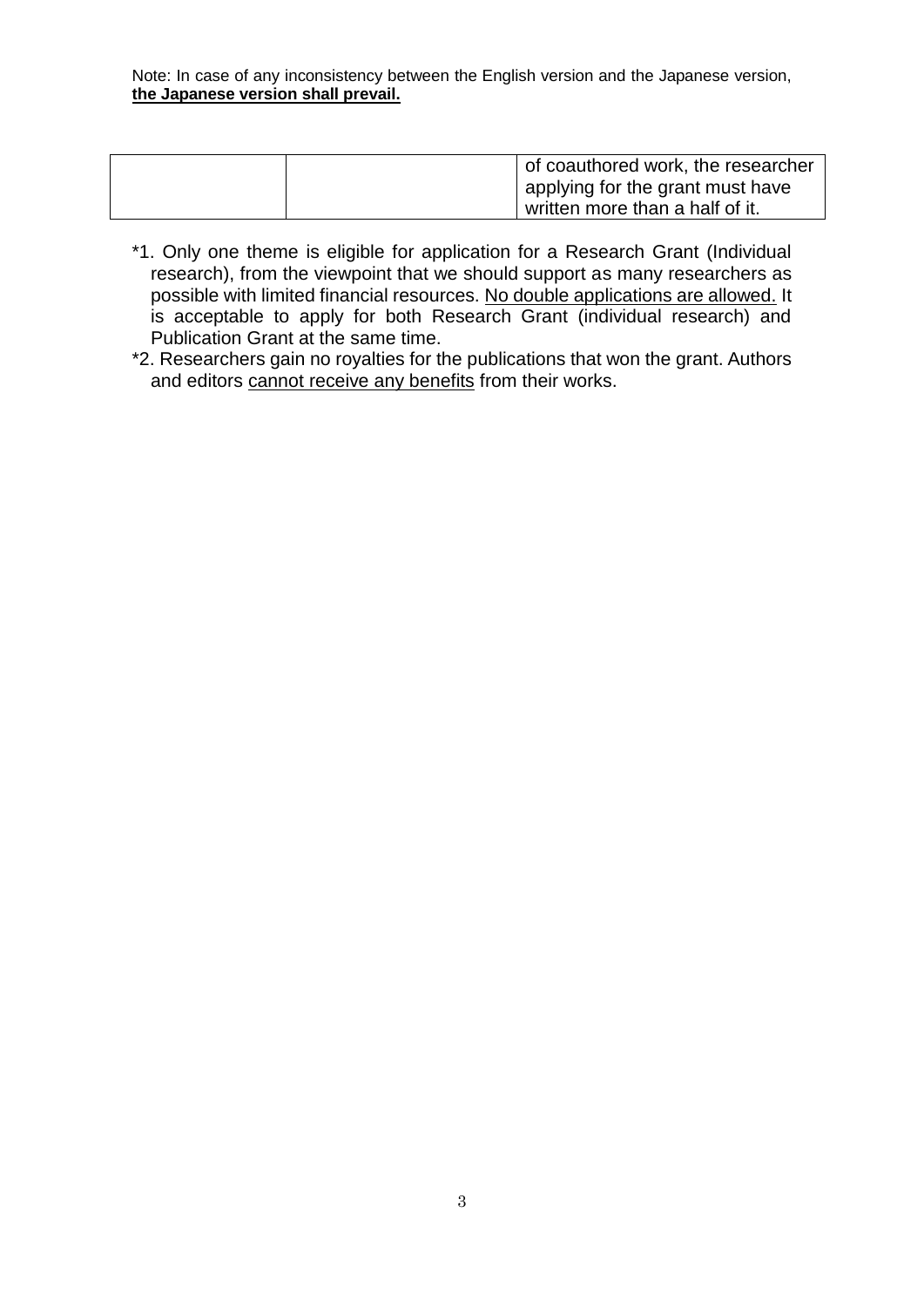#### **3 Rules regarding the grant**

## **(1) Research Grant**

The Public Research Funds Implementation Requirements apply to the implementation rules of the Inoue Grant.

After the completion of your research, submit a research report (income and expenditure report). Present your research results proactively at academic conferences, symposia, on websites, and by other means. Publish your research results in a paper or other form of publication within a year after the end of the grant period. State in the publication that you received the INOUE ENRYO Memorial Grant, Toyo University, and submit a duplication of the work to the office in charge (p. 14). Please check the application eligibility and other requirements before applying.

#### **(2) Publication Grant**

You are obliged to state clearly in the foreword or afterword to the publication that you received the INOUE ENRYO Memorial Grant, Toyo University. After publication, submit two copies of the publication to the office in charge (p. 14). Please check the application eligibility and other requirements before applying.

#### **4 Inspection and evaluation of the grant system**

We conduct inspections and evaluations of the grant system in order to achieve its maximum effect. We will inspect and evaluate if the grant system has made the University even more highly recognized as a research institution and enhanced its value to global society based on the past five years of achievements since AY 2014. (Inspections and evaluations will be conducted every five years.)

Inspections and evaluations are conducted by an evaluation commission consisting of members of the Grant Steering Committee and external members.

We discuss the grant system, including its budget, based on the evaluation results and make changes to the system.

The main evaluation criteria are as follows:

- 1) Grant recipients' research activities, e.g., publication of academic papers
- 2) Outside research funding that grant recipients have received
- 3) Specific achievements that grant recipients have demonstrated in making the University even more highly recognized as a research institution and enhancing its value to global society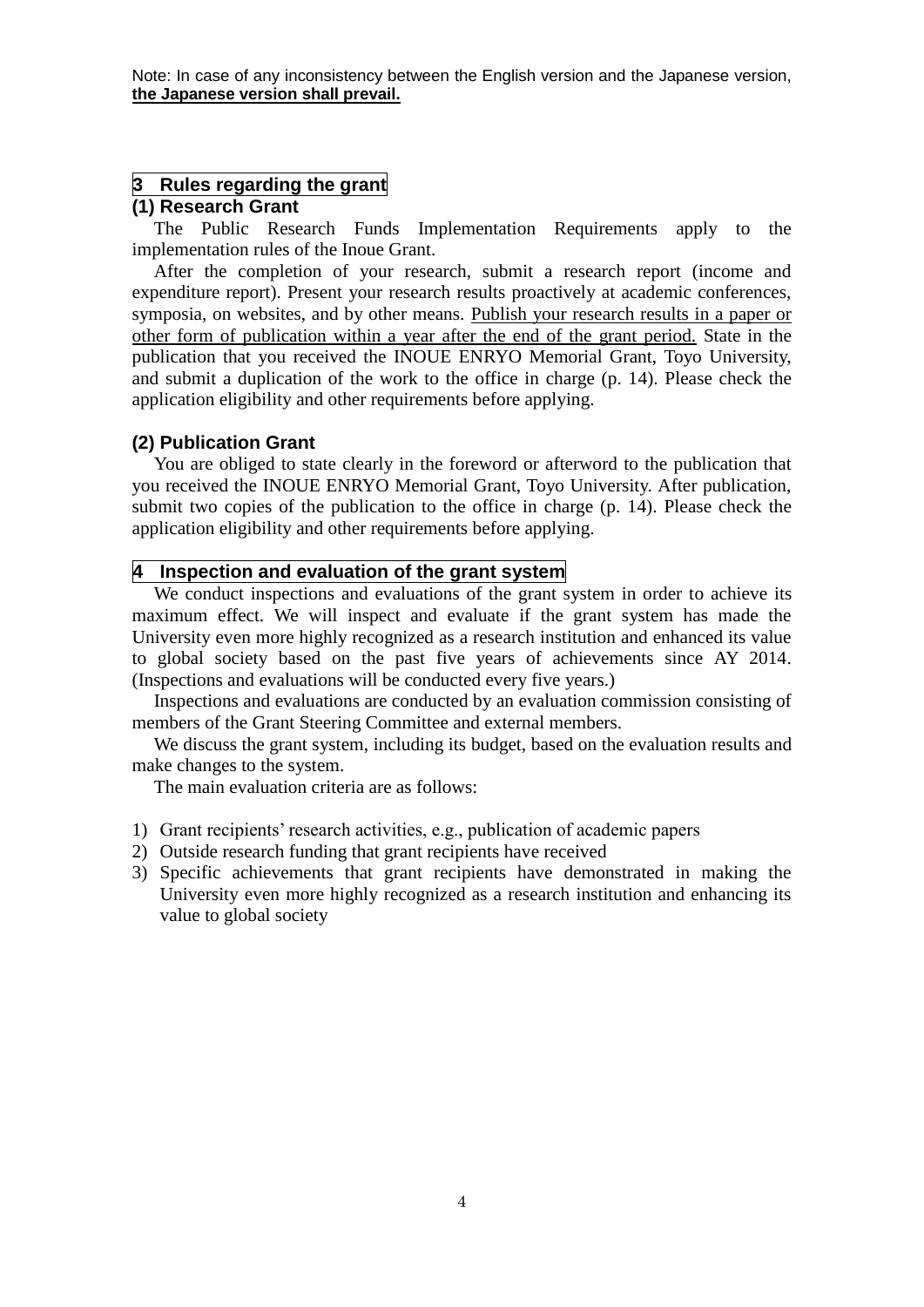## Ⅱ**. Details for Application**

## **1. Overall schedule**

| Grant<br>category                           | <b>Details</b>                     | <b>Deadline</b>                                                  | Procedure performed by<br>applicants (recipients)                                                                                                                                                                                                                                                              |
|---------------------------------------------|------------------------------------|------------------------------------------------------------------|----------------------------------------------------------------------------------------------------------------------------------------------------------------------------------------------------------------------------------------------------------------------------------------------------------------|
| Research<br>Grant<br>Individual<br>research | Application<br>period              | Thursday, July 1 to<br>5 p.m. on Thursday,<br>September 30, 2021 | Submit application documents<br>(p. 8 to 9) to the office in<br>charge $(p. 14)$ .<br>If you are a visiting researcher<br>of the University's research<br>institutes and plan to apply for<br><b>Grant-in-Aid for Scientific</b><br>Research, please notify us<br>when applying for the Inoue<br>Grant. (p. 8) |
|                                             | <b>Review</b>                      | October 2021 to<br>February 2022                                 |                                                                                                                                                                                                                                                                                                                |
|                                             | Notification of<br>approval        | <b>Beginning of March</b><br>2022                                |                                                                                                                                                                                                                                                                                                                |
|                                             | Submission of<br>spending plan     | Middle of March 2022                                             | Submit a spending plan (p.<br>13) to the office in charge (p.<br>14).                                                                                                                                                                                                                                          |
|                                             | Commencement<br>of research        | April 1, 2022                                                    | Start research after you<br>receive a notification of<br>approval for implementation.                                                                                                                                                                                                                          |
|                                             | Completion of<br>research          | February 15, 2023                                                |                                                                                                                                                                                                                                                                                                                |
|                                             | Submission of<br>research report   | Middle of March 2023                                             | Submit a research report,<br>including an income and<br>expenditure report (p. 13), to<br>the office in charge (p. 14).                                                                                                                                                                                        |
|                                             | Publicizing of<br>research results | March 31, 2024                                                   | Submit a report on the<br>publication of research results<br>to the office in charge (p. 13).                                                                                                                                                                                                                  |

| Grant<br>category    | <b>Details</b>        | Deadline                                                         | Procedure performed by<br>applicants (recipients)                                   |
|----------------------|-----------------------|------------------------------------------------------------------|-------------------------------------------------------------------------------------|
| Publication<br>Grant | Application<br>period | Thursday, July 1 to<br>5 p.m. on Thursday,<br>September 30, 2021 | Submit application documents<br>(p. 9 to 10) to the office in<br>charge $(p. 14)$ . |
|                      | <b>Review</b>         | October 2021 to<br>February 2022                                 |                                                                                     |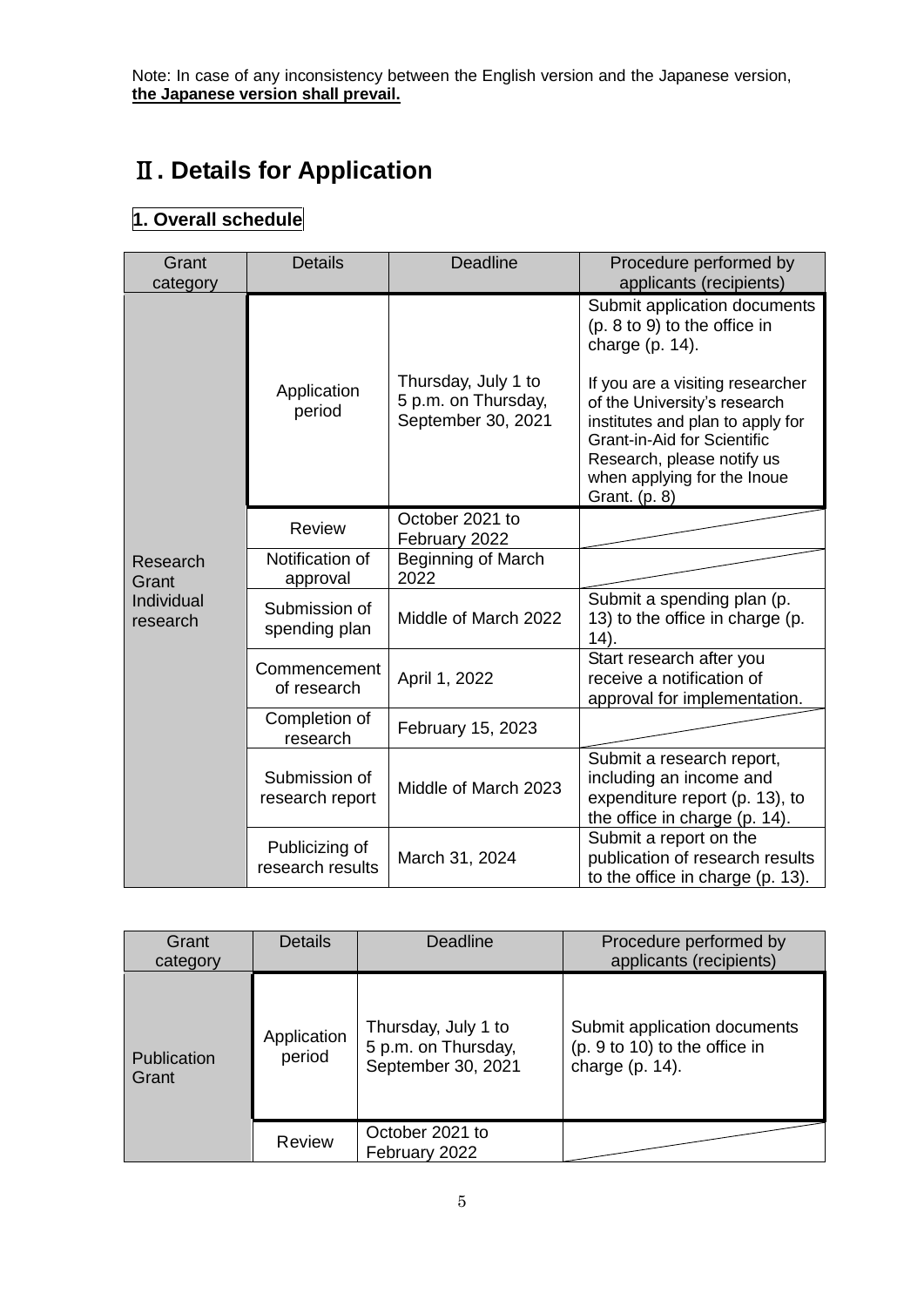| <b>Notification</b><br>of approval             | Beginning of March<br>2022                                   |                                                                                                                                               |
|------------------------------------------------|--------------------------------------------------------------|-----------------------------------------------------------------------------------------------------------------------------------------------|
| Submission<br>of spending<br>plan              | Middle of March 2022                                         | Submit a spending plan (p. 13)<br>to the office in charge (p. 14).                                                                            |
| Submission<br>of contract<br>with<br>publisher | Middle of June 2022<br>(planned)                             | Submit a contract with a<br>publisher to the office in charge.                                                                                |
| Submission<br>of<br>manuscript                 | End of June 2022                                             | Submit your manuscript to a<br>publisher                                                                                                      |
| Progress<br>report $(1)$<br>Progress           | Beginning of October<br>2022<br><b>Beginning of December</b> | Report the progress of<br>publication development to the<br>office in charge.                                                                 |
| report $(2)$                                   | 2022                                                         |                                                                                                                                               |
| Publication<br>date                            | End of February 2023                                         | Submit two copies of the<br>publication to the office in<br>charge (p. 14) by the end of<br>February 2023 (immediately<br>after publication). |

## **2. Grant period/Publication date**

#### **Grant Period (Research Grant)**

One year (April 1, 2022, to February 15, 2023)

- Note: If you need to carry out research after the end of the implementation period (limited to within the academic year) due to unavoidable circumstances, you must submit an application to the chairman of the Steering Committee and obtain permission in advance.
- Note: If you are unable to engage in research for three months or longer due to unavoidable changes in circumstances or other reasons after approval, you must immediately submit a written explanation to the chairman of the Steering Committee and obtain permission in advance.

#### **Publication Date (Publication Grant)**

Research results must be published by the last day of February 2023. Please make sure that you can submit your manuscript to a publisher by the end of June 2022 before applying.

## **3. Eligibility for application**

The eligibilities to apply for a Research Grant and Publication Grant are as follows.

(1) Full-time faculty and staff members of an educational institution established by Toyo University Incorporated Educational Institution excluding full-time faculty members of Toyo University, graduate students, alumni and those who finished the Doctoral Program without a doctoral degree as well as those who are of eligible status at the time of application and during the grant period.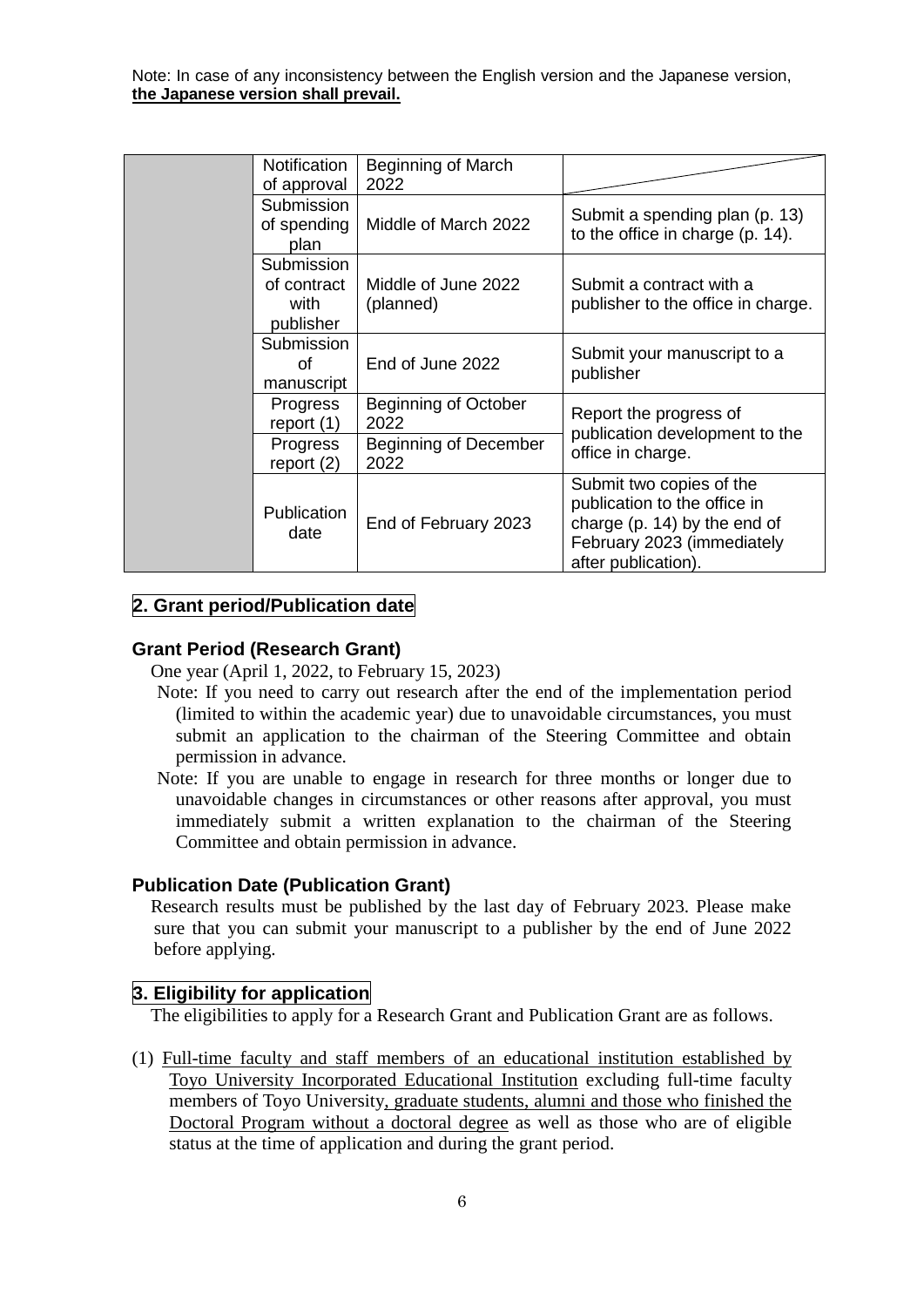- (2) To apply as a graduate student, you must be enrolled in a graduate school at the time of application and during the grant period (you cannot apply while you are on a leave of absence).
	- Note: If you leave school in September 2022 because of completion or withdrawal after fulfilling overall credit requirements, please describe a plan for research you will conduct after September 2022 in your research proposal to apply for the grant.
- (3) Those who live in Japan in the year of approval (those who live overseas in the year of approval are not eligible.)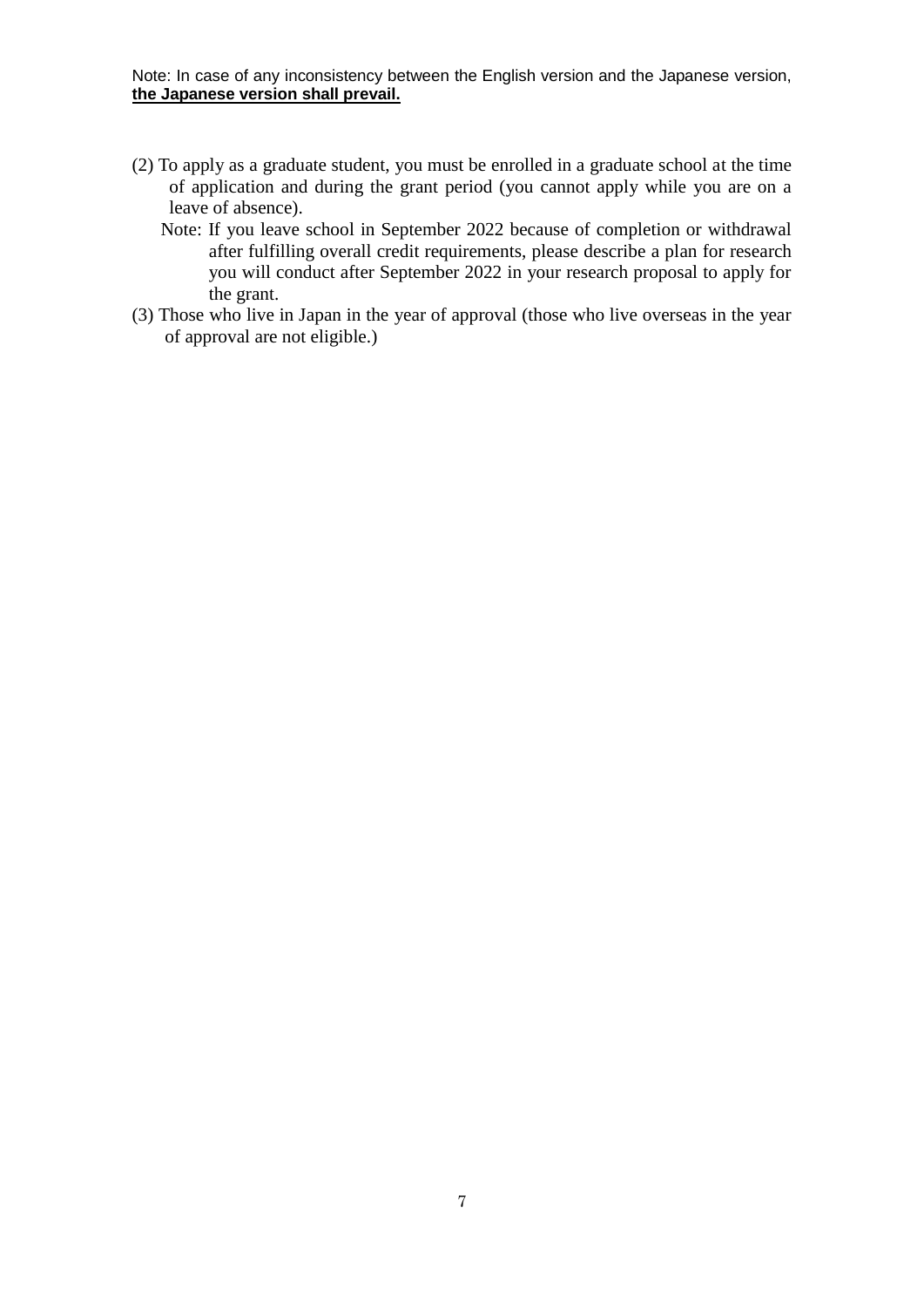Those listed below are **ineligible** for the Inoue Grant.

- (1) Research Grant: those who are entitled to receive Grants-in-Aid for Scientific Research as a visiting researcher of the University's research institutes in AY 2022<sup>\*</sup>, as well as those who are entitled to continue receiving AY 2022 Grants-in-Aid for Scientific Research
	- Note: If you have applied for Grant-in-Aid for Scientific Research from the University, in addition to the Inoue Grant, please state that fact in the research proposal. We will notify whether or not applications for the Inoue Grant are approved after the results of Grants-in-Aid for Scientific Research are announced.
- (2) Those who have been approved for the Inoue Grant for the last three consecutive years (AY 2019 to AY 2021).

Note: The Publication Grant is not included in the regulation.

- (3) Those who were approved for research grants in the past, but have not fulfilled their obligations, such as publishing a paper.
	- Note: If you conducted research for which you received a grant during the academic year of AY 2019 (April 2019 to March 2020), you are required to publish the results of the research in the form of a paper or other publication and report that fact in order to apply for an AY 2022 grant.

In addition, research and publications listed below are **not covered** by each grant category.

## **Items that are not covered by the Research Grant**

- (a) Research proposals for the purpose of purchasing research equipment or producing research devices, etc.
- (b) Research proposals for the purpose of developing and selling goods and services
- (c) Contracted research carried out for business purposes

## **Items that are not covered by the Publication Grant**

- (a) Publishing and compiling already publicized papers
- (b) Revising and enlarging already published books
- (c) Publications that should be conducted by research bodies, such as research institutes and centers, as part of their operations
- (d) Publication for the purpose of using the work as a textbook in a class
- (e) Publication planned by publishers (with sufficient marketability)
- (f) Publications not intended to be sold

## Ⅲ**. Instructions for Applicants**

## **1. Application documents**

## Please **download the necessary documents** from

"Research cooperation/Research support" on the Toyo University website (https://www.toyo.ac.jp/research/gaku/).

The documents required for each grant are as follows.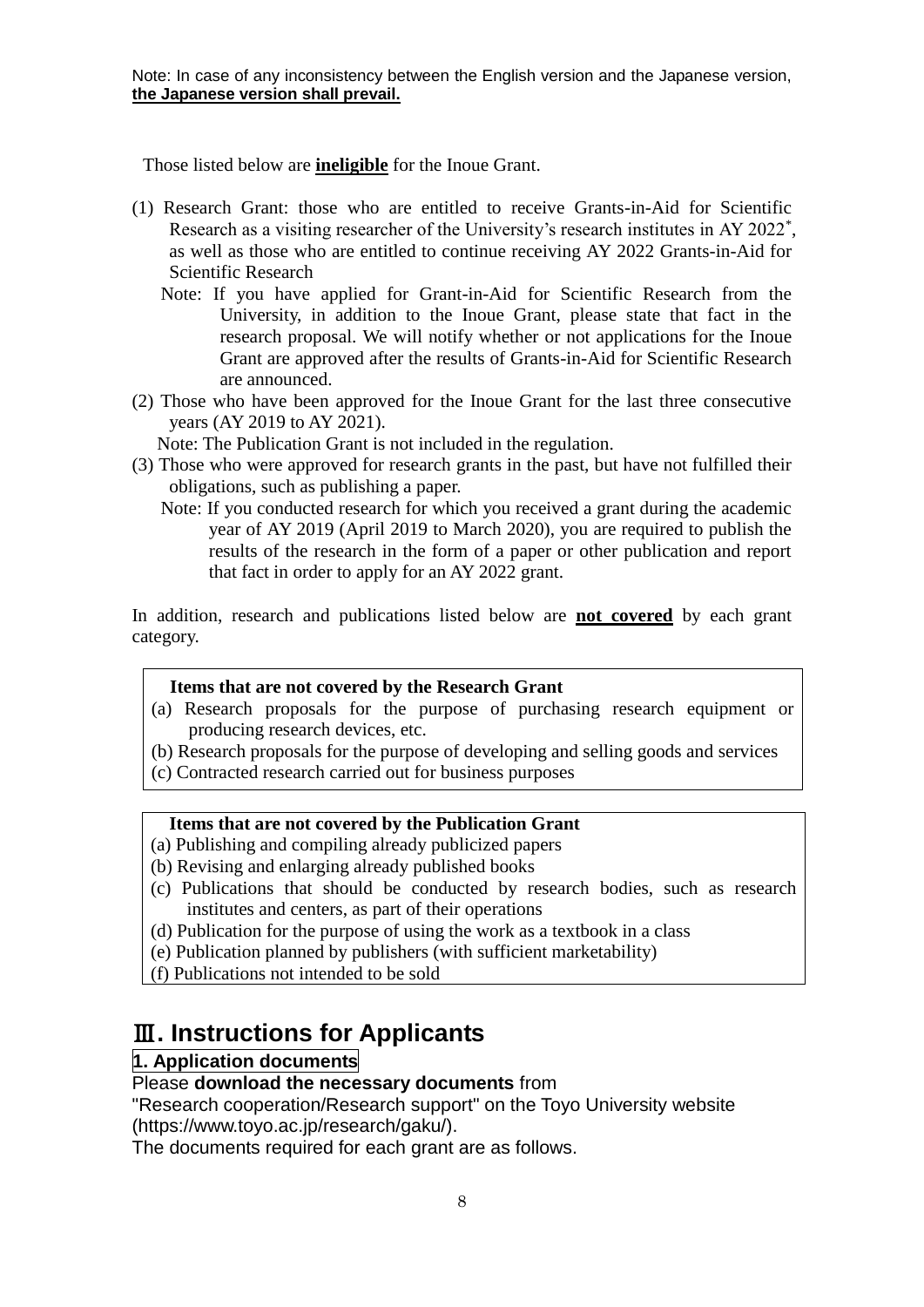## **Research Grant**

## ・**Research proposal**

One original and two duplicates (single-sided printing only)

- Note: Before submission, staple the upper left corner of both the original and duplicates.
- Note: If the purchase of devices and equipment (200,000 yen/unit or more) is included in your plan, attach a catalog or quotation to the back of the proposal with staple.
- Note: You are not allowed to modify the format. Please elaborate the details of your entry when there is a great deal of content.

## ・**Contact information form**

・**Important research results (papers, published manuscripts, etc.) related to the research theme in the application produced by the Principal Investigator within the past five years (up to three items)**

Two copies for each (Duplicates are acceptable.)

- Note: Attach a Japanese translation of the abstract if the research results are written in another language.
- Note: Add a serial number  $(①, ②, ③)$  in the upper right corner of each item. (When one item consists of multiple sheets, staple the upper left corner)

## ・**Certificate of Graduation (Completion) if you are an alumnus or Certificate of Withdrawal with Fulfilled Credit Requirements if you are a student who finished the Doctoral Program without a doctoral degree**

・**Copy of your Student ID Card (double-sided), if you are a graduate student**

**Except for publications you have submitted as your research results, applications will not be returned.**

## **Publication Grant**

・**Contact information form**

## ・**Publication proposal (single-sided printing)**

One original and two duplicates (single-sided printing only)

- Note: Before submission, staple the upper left corner of both the original and duplicates.
- Note: No modification of the format is allowed. Please elaborate the details of your entry when there is a great deal of content.

## ・**Specification**

Three copies (single-sided printing only) Prepare and submit the specification for publication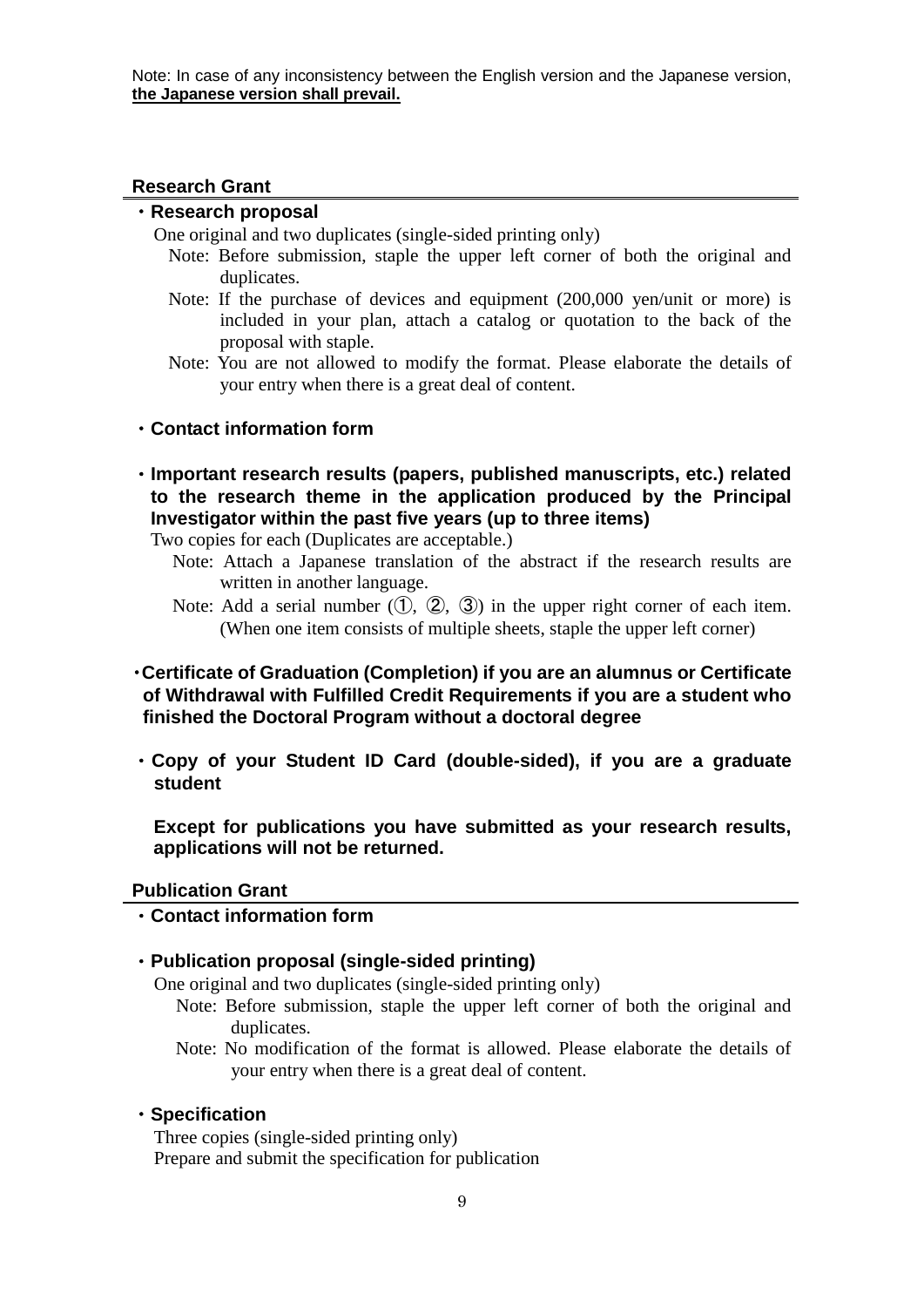・**Written estimates for the publication cost submitted by publishers**

One original and two duplicates (single-sided printing only)

Based on the specification, obtain and submit written estimates from two or more publishers on the same date.

Note: Among the number of copies of circulations (commercial distribution/other purposes), those for other purposes are limited to up to 30.

#### ・**Written consent**

Please obtain and submit a written consent form from the publisher that submitted the lowest estimate.

## ・**Publication manuscript (completed manuscript)**

Two copies (Simplified binding or filing is also accepted.) You must provide the completed manuscript.

## ・**Certificate of Graduation (Completion) if you are an alumnus or Certificate of Withdrawal with Fulfilled Credit Requirements if you are a student who finished the Doctoral Program without a doctoral degree**

・**Copy of your Student ID Card (double-sided), if you are a graduate student**

**Note: Any applications will not be returned.**

## **2. Points of attention**

## **(1) Implementation (Research Grant)**

Expenses need to be those necessary to carrying through a research proposal (including those necessary for compiling research results) and approved for use under the Public Research Funds Implementation Requirements. Make sure that each expense item is less than 90% of the total research expenses and that the allocation for travel and transportation expenses is less than 50% of the total research expenses.

## **(2) Return of equipment and publications (Research Grant)**

Equipment (50,000 yen/unit or more) and newly-issued publications (5,000 yen/copy or more excluding tax) purchased using the Inoue Grant are deemed assets of the University. **They must be returned to the University immediately after the grant period is over.**

- Note: You can continue using the equipment and publications only if your research theme is consecutively approved for a Research Grant by the Inoue Grant.
- Note: If you are a graduate student, you can continue borrowing the equipment and publications during the enrollment period even after your research period is over. (Please submit an application.)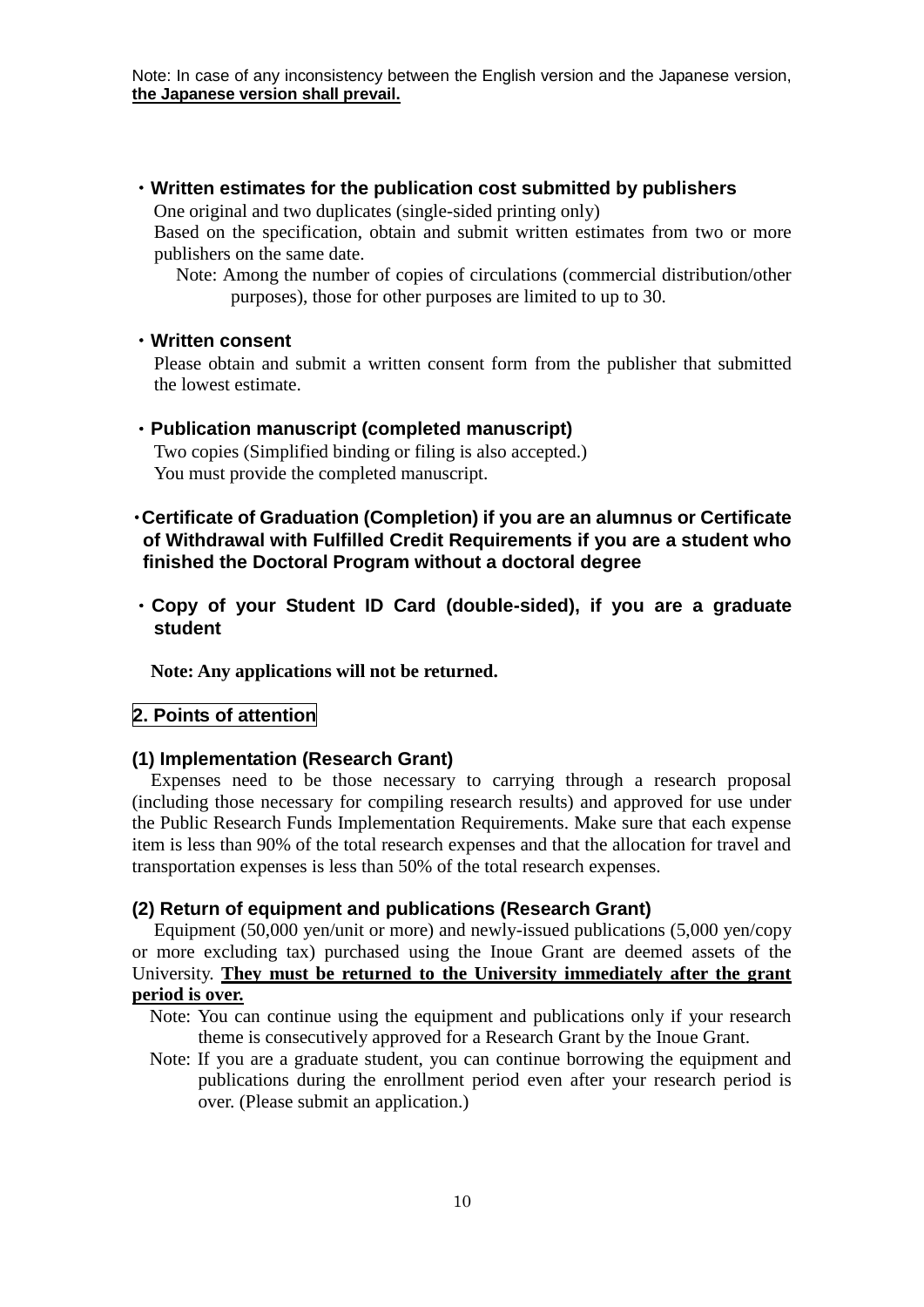## **(3) Delivery point**

All delivered goods, publications and software (regardless of their prices and quantities) purchased using the Inoue Grant are received and inspected at the office in charge (p. 14).

Those living in remote areas in Japan also need to address the goods to Toyo University (the office in charge) for inspection. If the goods purchased by the grant cannot be delivered to Toyo University, bring them with you to an office in charge for inspection.

## **(4) Royalties (Publication Grant)**

Researchers gain no royalties for the publications that won the grant. Authors and editors **cannot receive any benefits** from their works.

## Ⅳ**. Application Review Process**

## **1. Review**

A review of applications for the Inoue Grant is conducted, based on application documents, by the Review Committee (Committee Chair: Director of Center for Academic Research Promotion) set up within the INOUE ENRYO Memorial Grant Steering Committee (Committee Chair: President of Toyo University).

## **2. Review process**

The INOUE ENRYO Memorial Grant Steering Committee and the Review Committee select special review members for each research theme. Special review members are selected from the current/retired full-time faculty members of Toyo University.

The members evaluate a research proposal on a scale of one to five, based on each evaluation item as below.

## **Research Grant**

- 1) Academic significance of a research theme (if it contributes to development in academic disciplines and to society)
- 2) Validity of a research proposal and method (if the proposal is well elaborated)
- 3) Relevance of research expenses (if the total expense, expenses for devices to be purchased, business trips, etc., are relevant)
- 4) Originality of a research theme (if it is creative and distinctive)
- 5) Applicant's ability to carry out research (if an applicant has ability to carry out the research judged on their achievements)

## **Publication Grant**

- 1) Academic significance of a publication (if it contributes to development in academic disciplines and to society)
- 2) Validity of a publication proposal and publishing expenses (if the proposal is feasible, if the total expense and the breakdown are relevant)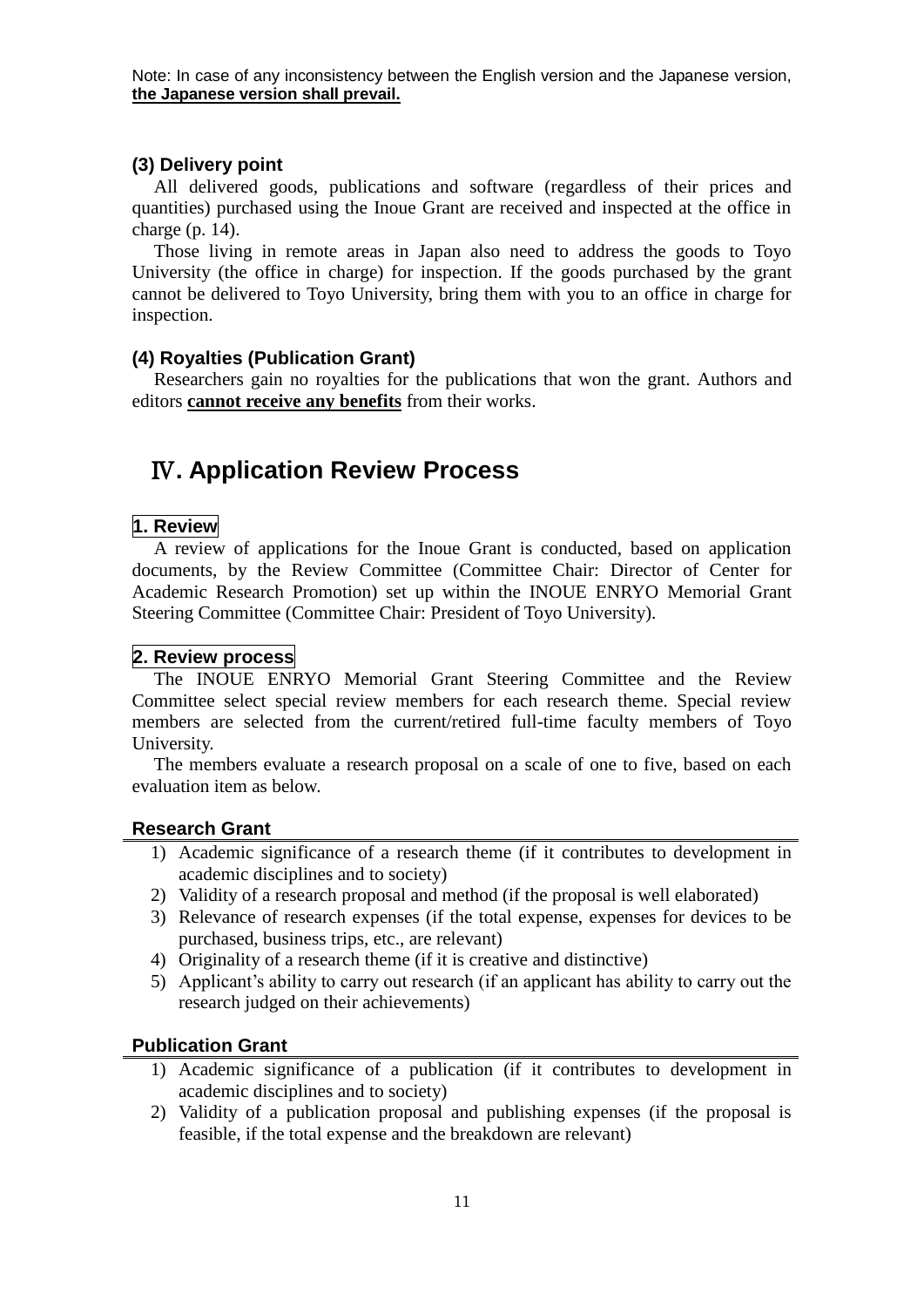The review committee examines applications based on scores and evaluations submitted by special review members and makes a draft of approval. The INOUE ENRYO Memorial Grant Steering Committee examines the draft and makes a final decision.

## **3. Grant amount**

The grant amount is decided upon based on scores and evaluations. Please note that the amount may be reduced by  $10\%$  to 40% from the amount requested.

Draw up a publication proposal for the Publication Grant **while taking into account that self-pay costs may increase due to the reduction in the amount**. **You cannot change the format, content, and publishing expenses of a publication** even if the amount is reduced.

#### **4. Notification of the review result**

The result of the review (approved/not approved) will be notified to applicants in writing at the beginning of March. Special review members' comments on the evaluation will be attached to it.

Note: Please understand that we will not answer any inquiries about the names of special review members, scores, reviewing progress, etc.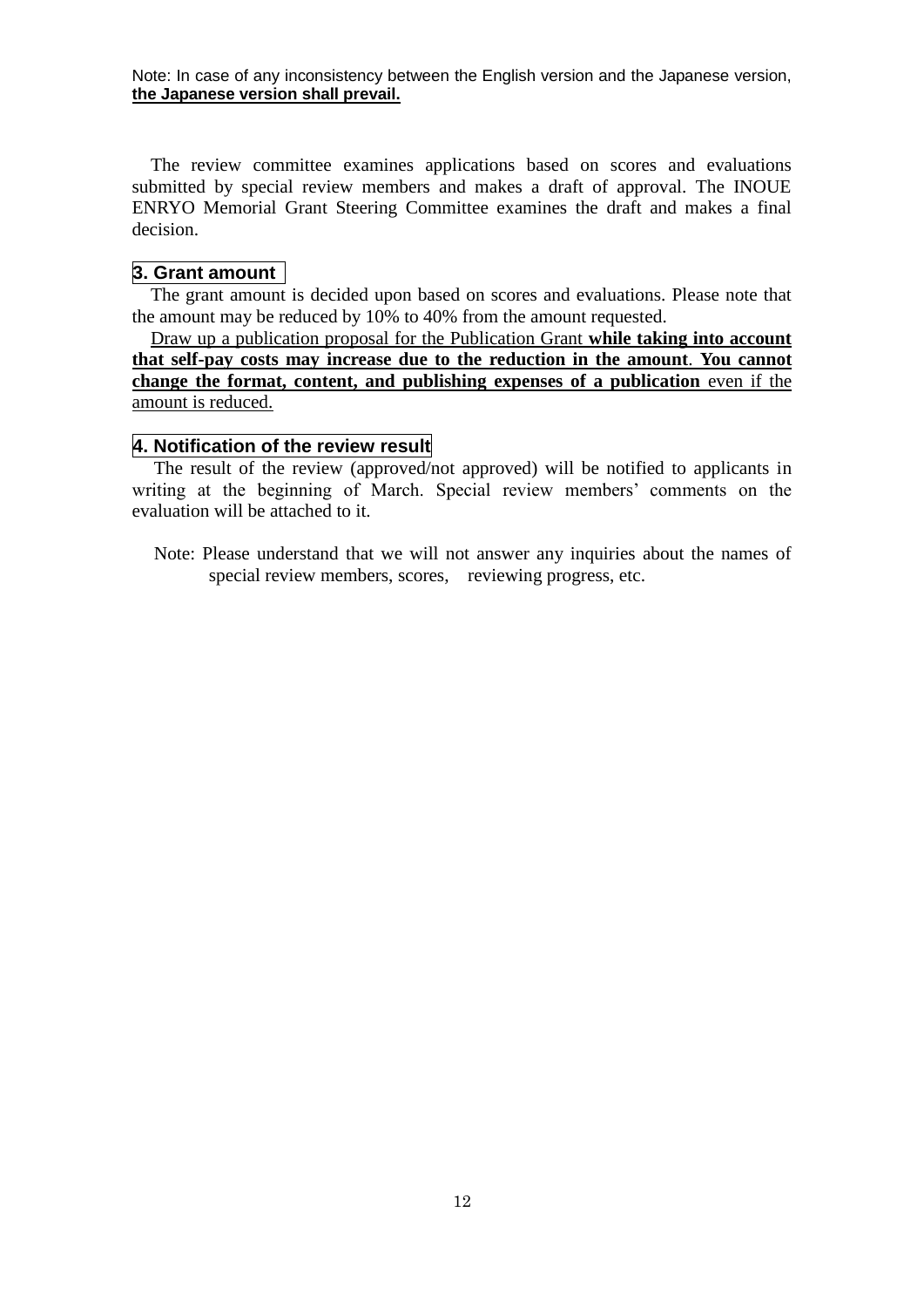## Ⅴ**. Instructions for Grant Recipients**

#### **Research Grant**

## **1. Spending plan**

Prepare a spending plan in a manner specified separately, based on the approved grant amounts, and submit the plan (scheduled submission deadline: middle of March).

Note: Expenses need to be those necessary to carrying through a research proposal (including those necessary for compiling research results) and approved for use under the Public Research Funds Implementation Requirements.

## **2. Start of implementation**

Research expenses can be implemented after institutional approval of implementation based on the spending plan. Do not implement the budget before you receive a notification of implementation. (The notification is scheduled to be sent on April 1.)

## **3. Implementation rules**

The Public Research Funds Implementation Requirements are applicable. Please check the latest Public Research Funds Implementation Requirements, and carry out your research in accordance with the designated format and rules.

### **4. Research report**

Prepare a research report based on your research results and implementation results, and submit the report (scheduled submission deadline: middle of March 2023). If you are a graduate student and a Principal Investigator conducting individual research, submit a research report after it is reviewed by your academic advisor.

## **5. Publicizing of research results**

Publish your research results in the form of a paper, book, or other publication within a year after the end of the grant period. State in your work that you have received the INOUE ENRYO Memorial Grant, Toyo University, and submit a copy of the publication and a publication report to the office in charge (p. 14). Make efforts to present your research results proactively at academic conferences, symposia, on websites, and by other means.

Note: From the viewpoint of promoting global publication of research results, the University recommends submitting your results to journals indexed in Scopus, an abstract and citation database.

#### **Publication Grant**

#### **1. Spending plan**

Prepare a spending plan in a manner specified separately, based on the approved grant amounts, and submit the plan (scheduled submission deadline: middle of March).